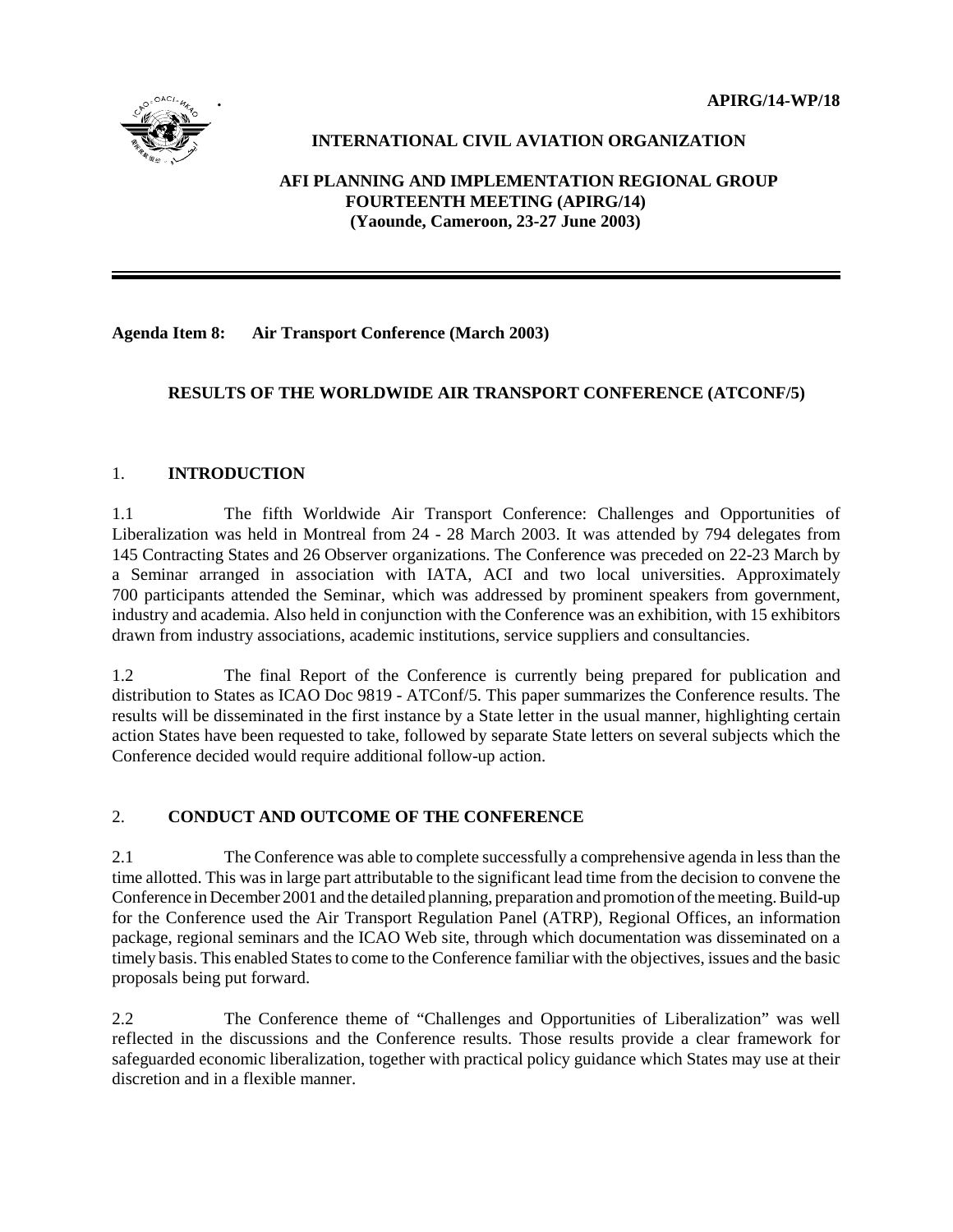2.3 Unlike the outcome of the Worldwide Air Transport Conference in 1994, which consisted of a single comprehensive Recommendation, the results of this Conference consist of several elements: a *Declaration of Global Principles for the Liberalization of International Air Transport*; two Recommendations, one on the liberalization of air carrier ownership and control and the other on the role of ICAO; a total of 67 Conclusions encompassing all agenda items; and seven model clauses for optional use in air services agreements and covering air carrier designation and authorization, aircraft leasing, air cargo services, safeguards against anti-competitive practices, a transition annex (for participation and preferential measures), dispute settlement and transparency. In addition, there was widespread support for two draft Template Air Services Agreements (TASAs) developed by the Secretariat in consultation with the ATRP, one for use by States in their policy development and bilateral air services relationships and the other for regional/plurilateral situations. All the results and decisions of the Conference were adopted by consensus.

2.4 The many and detailed Conclusions include not only expressions of opinion and statements by the Conference but also propose a number of actions to States as well as certain tasks to ICAO. The following review deals with the results sequentially by agenda item.

# 3. **CONFERENCE RESULTS**

## 3.1 **Agenda Item 1.1: Background to and experience of liberalization**

3.1.1 The Conference reached several Conclusions on this item. The Conclusions address: the use of case studies as an aid in the liberalization process and ICAO's role in this work; the relationship amongst airlines, airports and air navigation service providers; the impact of liberalization on infrastructure and the environment; and labour as a participant in the liberalization process.

3.1.2 The Conclusions call on ICAO to continue to develop and disseminate case studies and information on liberalization experiences and on States to submit such information to ICAO. This overlaps with similar Conclusions on Agenda items 2.2 on Market access and 3.1 on Review of template air services agreement (TASA). For each of these Conclusions the Secretariat will use all possible means to gather information on liberalization experiences and case studies in order to build up a reference database of practical source material and assessments on a variety of liberalization experiences. This information would be made available using the ICAONET as well as traditional means of dissemination to Contracting States. A separate State letter to invite the submission of case studies and information may be necessary.

# 3.2 **Agenda item 1.2: Safety and security aspects of liberalization**

3.2.1 Safety and security aspects of liberalization were a theme throughout the Conference deliberations and results, including being the first specific topic covered in the Declaration of Global Principles. Under this preview agenda item the Conference Conclusions stress: the paramount importance of safety and security; the need for clear lines of responsibility and points of contact for safety and security; the leading role of ICAO in developing global strategies for safety and security under liberalization; and means to address the limited resources available in many developing States to ensure safety and security.

3.2.2 The Conclusions call for a clarification of the definition of the State or States responsible for safety and security oversight, with a view to possible amendments to existing ICAO regulatory provisions. The Secretariat will carry out this task, in the first instance, through a coordinated inter-Bureau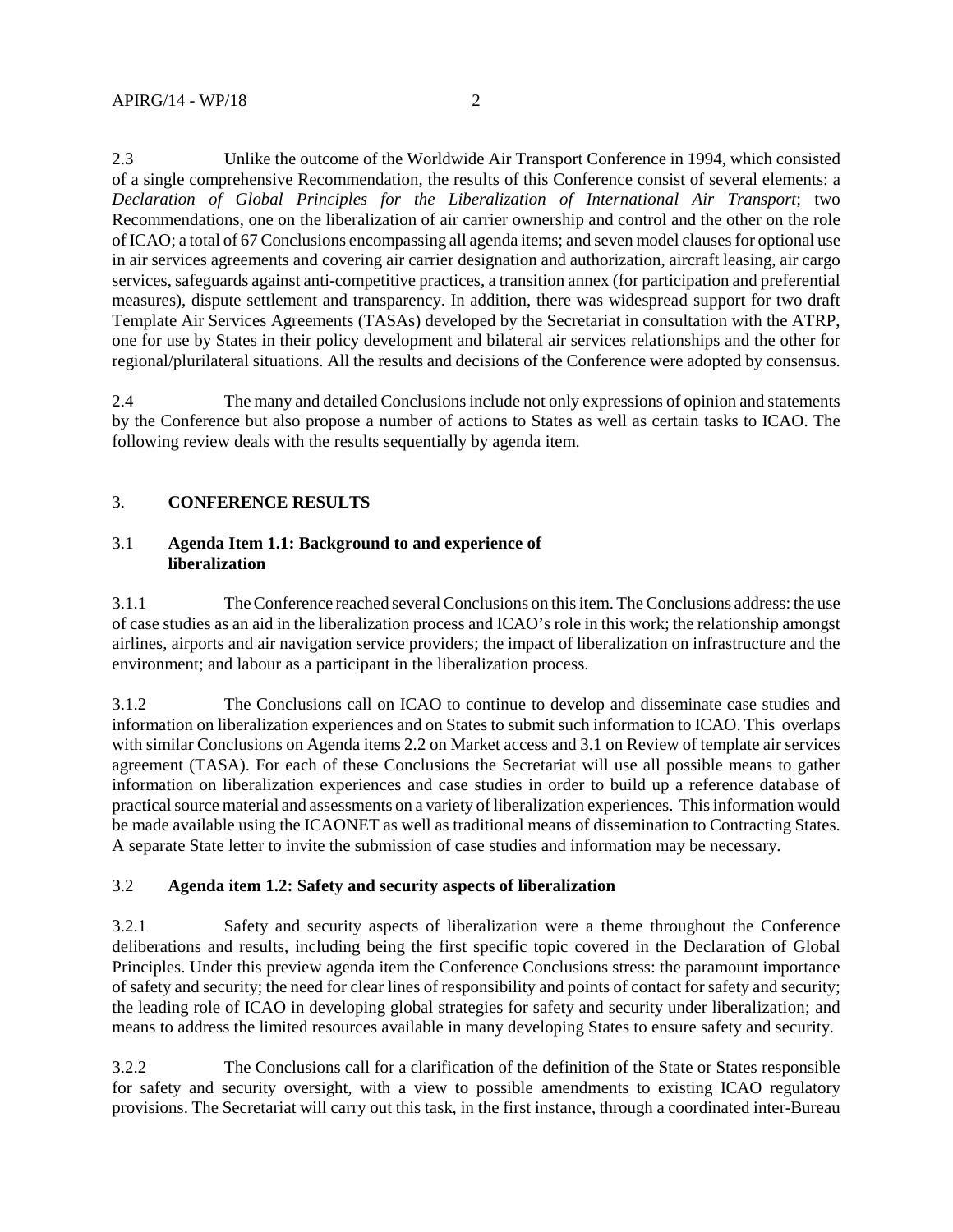review of existing provisions to determine any gaps in safety and security responsibility as a result of liberalization.

### 3.3 **Agenda item 2.1: Air carrier ownership and control**

3.3.1 Air carrier ownership and control - and particularly the need for alternatives to traditional criteria for the designation and authorization of carriers pursuant to the exchange of market access - had been foreseen as one of the most important issues to be dealt with by the Conference. The deliberations on this issue resulted in a number of Conclusions, a model clause on designation and authorization based on "principal place of business" and "effective regulatory control", and a Recommendation on the liberalization of air carrier ownership and control. These decisions represent one of the major outcomes of the Conference and will provide a basis for adjustment and liberalization of this key regulatory element in a progressive manner.

3.3.2 The Conclusions declare widespread support for liberalization of the traditional criteria and emphasize that States approach such liberalization in a flexible manner and at their own pace, taking both the benefits and risks into account. The Conference also considered that States should accommodate the approaches chosen by others. The Conclusions again stress that safety and security remain paramount in any liberalized arrangements.

3.3.3 The model clause adopted under this item contains an alternative designation and authorization clause based on "principal place of business" and "effective regulatory control". The Recommendation reflects many of the Conclusions and emphasises the flexible yet discretionary approach to liberalization; the provision of adequate safety and security oversight for designated carriers; and the use of coordinated action by States that wish to liberalize in the absence of the adoption, bilaterally, of alternative criteria to ownership and control.

3.3.4 The Conclusions propose that ICAO continue to play a leading role and that it promote the Organization's guidance, keep developments under review and study further the underlying issues. The Recommendation proposes an information system with States notifying ICAO of their policies, positions and practices on designation and air carrier ownership and control criteria, and ICAO making such information available. It also proposes monitoring, assisting States on the coordinated action approach if requested and addressing these issues as required. The Secretariat will pursue these tasks of promoting the guidance and assisting States through the regular programme of missions, correspondence, workshops and seminars and will develop further the existing database of ownership and control practices that resulted from the survey on ownership and control conducted in 2001 - 2002 preparatory to the Conference. Follow up work on these matters may require a separate State letter.

### 3.4 **Agenda item 2.2: Market access**

3.4.1 This item was dealt with by the Conference in three parts: (i) the liberalization of market access; (ii) aircraft leasing; and (iii) air cargo. On the **Liberalization of Market Access** the Conference reached a number of Conclusions which: note the considerable progress since 1994 and emphasise the coexistence of different approaches and flexibility and the impact of "open skies" and other liberal agreements (the momentum of which it encourages); urge adherence to the International Air Services Transit Agreement (IASTA); and address airport congestion and the use of air services agreements to resolve airport access problems pursuant to traffic rights, as well as a fair, non-discriminatory and transparent slot allocation system. The Conference noted that there was no consensus on the use of the General Agreement on Trade in Services (GATS), or whether it was an effective option, for air transport liberalization.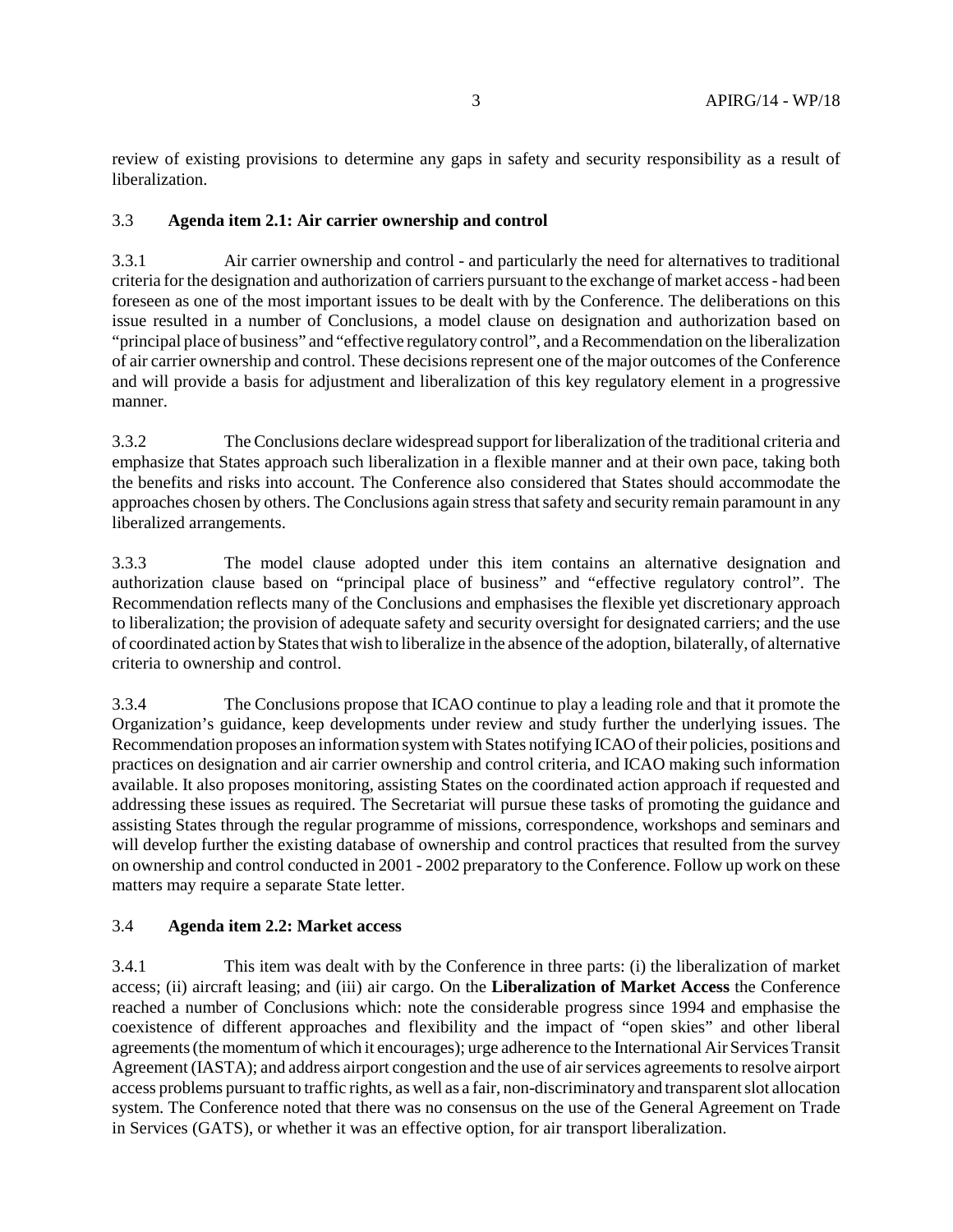3.4.2 The Conference called on the Organization to monitor and develop an inventory of the experiences of States with liberalization, and disseminate the information, as well as keep current policy guidance under review, and develop new guidance as necessary. For proposed action on this see paragraph 3.1.2 above. A separate State letter promoting adherence to the IASTA may be necessary.

3.4.3 On **Aircraft leasing** the Conference concluded that while there were considerable benefits from leasing, States should review their regulatory responses to leasing and should ensure clear responsibility for safety oversight and compliance. A model clause on aircraft leasing to address the economic and safety aspects was presented to the Conference, which requested that it be made available to States once certain additional explanatory notes as to its scope and application were developed. The Secretariat will develop the additional explanatory material on the model clause in consultation with the ATRP, then make the clause available and insert it in the TASAs.

3.4.4 On **Air cargo** the Conference reached several conclusions and adopted a model Annex for optional use in air services agreements. In its Conclusions the Conference states that air cargo, and in particular all-cargo operations, should be considered for accelerated liberalization and regulatory reform in view of its distinct features. Such liberalization could be undertaken unilaterally, bilaterally or through a multilateral or plurilateral approach. The model Annex addresses the liberalization of air cargo in general, through increased opportunities, flexibility and non-discriminatory treatment, and all-cargo operations through a full market access regime without restrictions.

# 3.5 **Agenda item 2.3: Fair competition and safeguards**

3.5.1 Fair competition and safeguards was treated in two parts: (i) safeguards to ensure fair competition; and (ii) sustainability and participation. Discussion on each resulted in Conclusions and model clauses. On **Safeguards to ensure fair competition** the Conference concluded that: safeguards are integral part of the liberalization process; competition laws are an effective tool in many cases but aviation specific safeguards, which could be based on a list of unfair competitive practices, may also be needed; States should cooperate and avoid conflict over competition laws and use existing ICAO guidance in this area; and extraterritorial application of competition laws can affect industry cooperation arrangements such as interlining. The model clause on safeguards sets out an indicative list of airline practices that may merit further regulatory attention, including consultation between the parties to an agreement.

3.5.2 On **Sustainability and participation** the Conclusions address the circumstances where State aids/subsidies could be justified as well as their potential distorting effect on competition. The Conclusions open up the possibility of assistance for essential services or public service routes. Conceptually, this overarches a suggestion raised regarding assistance for tourism routes in the context of Agenda item 4.1, Mechanisms for further liberalization, and action is addressed under that heading. Finally, the Conclusions propose that States consider granting preferential and participation measures to assist in the effective and sustained participation of developing States. To assist in this process the Conference adopted a model "Transition Annex" which provides a framework within which partners to air services agreements could agree on the types and terms of preferential and participation measures that would be granted during a transition period of liberalization.

# 3.6 **Agenda item 2.4: Consumer interests**

3.6.1 The Conference adopted several Conclusions on this item which address indicative consumer interests and regulatory approaches to them, and propose that States rely initially on voluntary commitments to regulate and that they minimize differences when regulating to avoid legal uncertainty. As regards ICAO's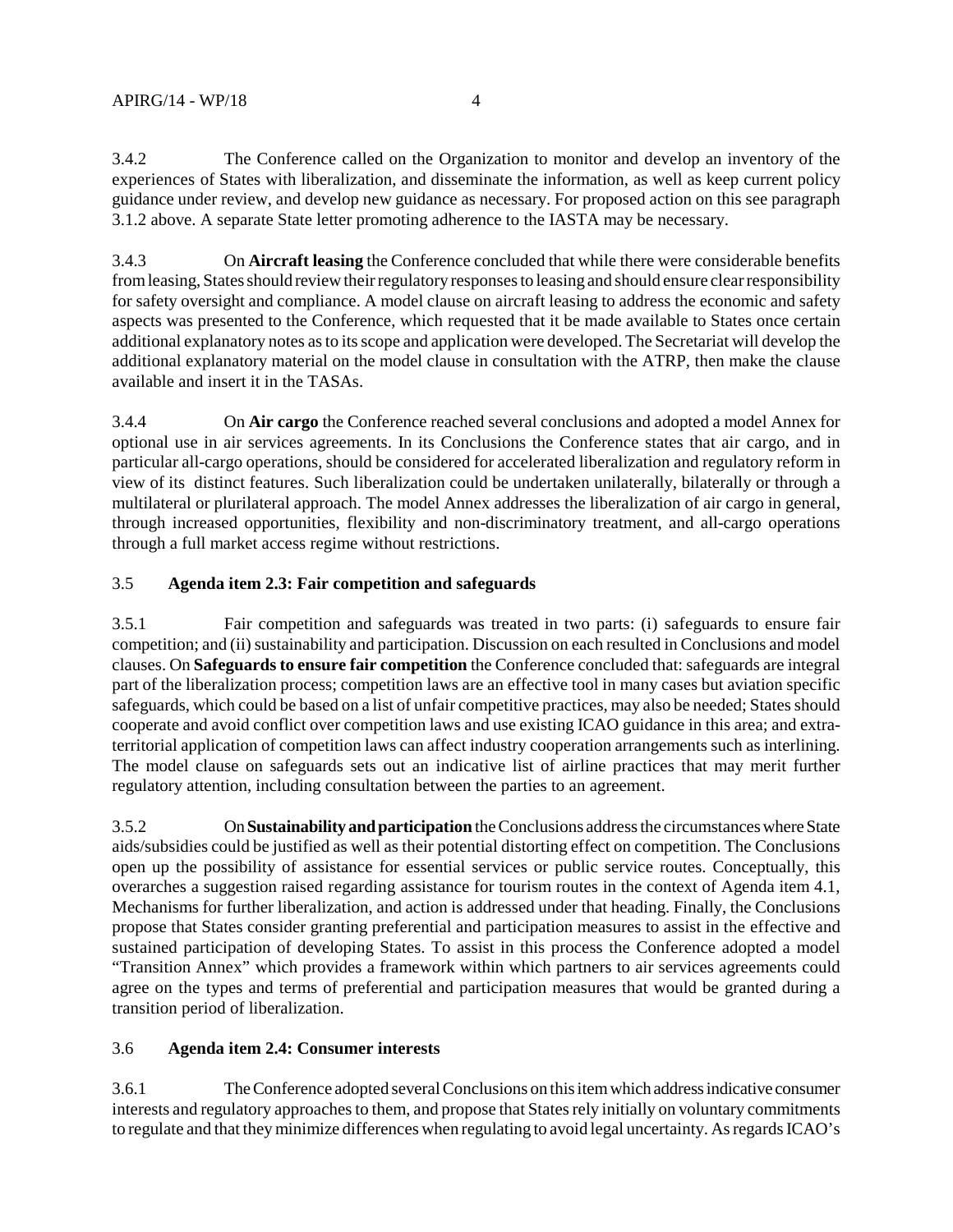role, the Conference proposed that it continue to monitor developments and provide information to States in order to assist in the harmonization of regulatory approaches on consumer interest matters.

# 3.7 **Agenda item 2.5: Product distribution**

3.7.1 The Conference Conclusions on this item deal with: the ICAO Code of Conduct for the Regulation and Operation of Computer Reservation Systems (CRSs) as a reference framework for regulating CRSs; the applicability of the Code to the internet; and States ensuring that internet systems provide comprehensive and non-deceptive information. The Conference called on ICAO to monitor developments, disseminate information and keep the effectiveness of the ICAO Code under review.

## 3.8 **Agenda item 2.6: Dispute resolution**

3.8.1 The Conference adopted Conclusions and a model clause under this item. The Conclusions state the need for a more efficient dispute mechanism between the traditional consultation and arbitration mechanisms in air services agreements. Such an intermediate mechanism should cover not only competition issues but could also encompass other matters under the air services agreement. The Conclusions also set out the objectives of this mechanism. In the model clause the Conference adopted a settlement of dispute mechanism which included the possibility of mediation and certain procedural time frames, but left it to the parties to agree on details for implementation. The model clause builds on earlier work by the ATRP which had involved the establishment by the Secretary General of a list of air transport experts from which disputants could choose to undertake mediation and similar work in air transport disputes. A separate State letter may need to be sent to update the list of experts and to promote the use of this alternative mechanism in a liberalizing environment and as an integral part of the safeguard mechanism.

### 3.9 **Agenda item 2.7: Transparency**

3.9.1 The Conference adopted Conclusions and a model clause under this item. The Conclusions: identify transparency as an objective and an essential element in the liberalization process; identify approaches that might be used to improve transparency, including registration of agreements in accordance with Article 83 of the Chicago Convention; propose that States review their internal procedures on obligations under Article 83; propose that States make use of Government Web sites for the electronic dissemination of information including air services agreements; and invite States to consider some general administrative and procedural guiding principles to ensure transparency at the national level.

3.9.2 The Conclusions also call on ICAO to encourage Article 83 registration and to make its database of bilateral agreements more accessible and useful. The Secretariat will explore ways and means of enhancing the database in light of the limited registration of agreements thus far, and of using electronic means for its dissemination and access to information. A separate State letter will urge registration and to follow up on several of the Conclusions.

## 3.10 **Agenda item 3.1: review of template air services agreement (TASA)**

3.10.1 The Conference expressed widespread support and approval for the concept and content of the two TASAs developed by the Secretariat in consultation with the ATRP. The Conclusions on this item note that the TASAs are a useful tool and are intended to facilitate the liberalization process. The Conference considered that the TASAs should continue to be developed as "living documents", including the evolution of additional guidance on their use and application. The Conference also concluded that States be encouraged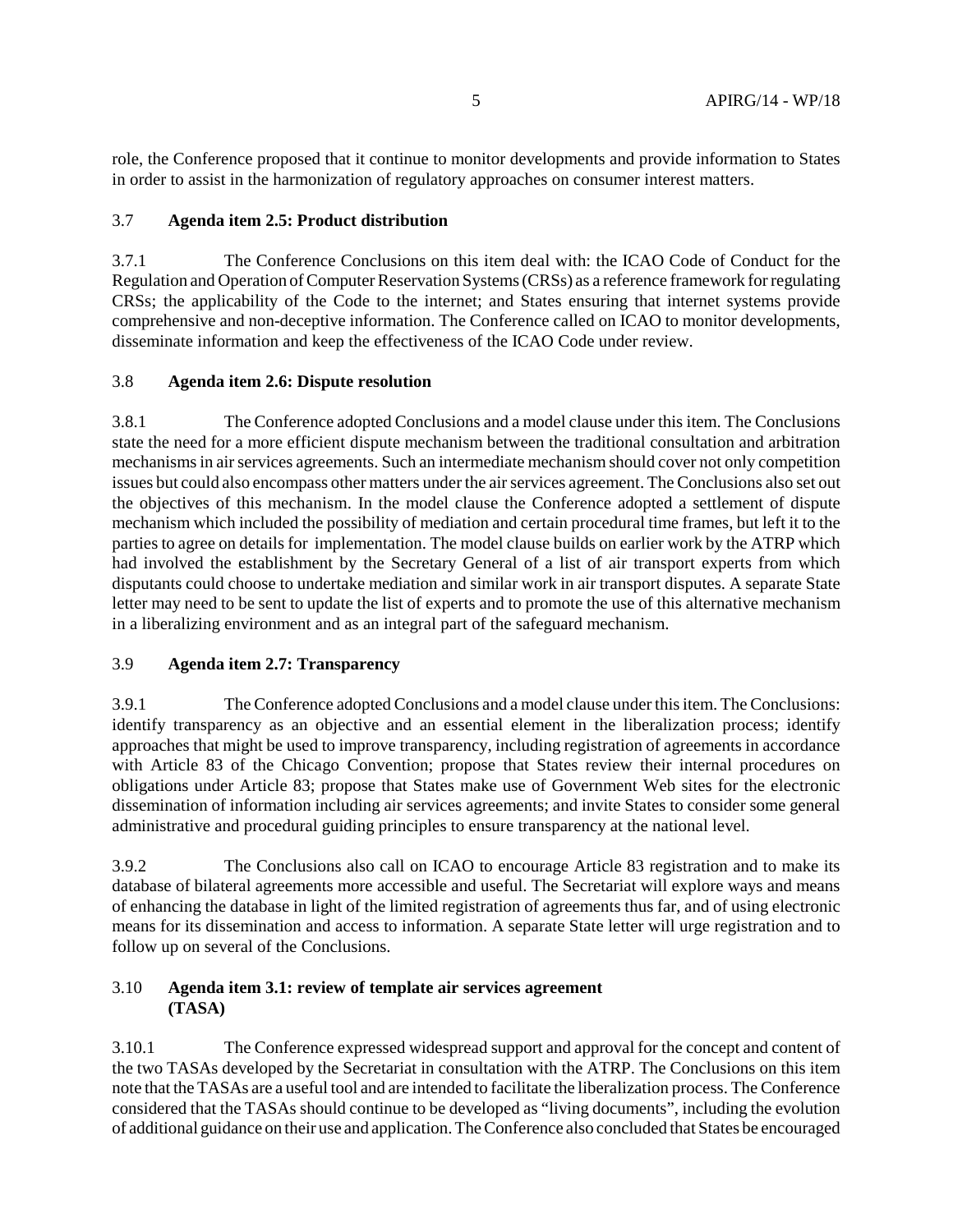to use the TASAs and to provide feedback to ICAO on their use, and that ICAO monitor regulatory experiences in liberalization as well as provide assistance to States on their use and application. These Conclusions on the TASAs are an important outcome of the Conference. They will enable ICAO to continue to develop guidance and will help States with practical material for making liberalization choices and developing their options.

3.10.2 The TASAs that were presented to the Conference will be amended to incorporate some changes made to model clauses by the Conference as well as certain proposals for refinement to wording made by some States following an invitation to submit suggestions. The TASAs, in addition to their being disseminated under cover of a State letter, will be made available also by electronic means. There will be a need to update the wording in the TASAs every few years to take account of changes in air services agreements and State practices in this area. This task would be carried out in consultation with the ATRP. Further development of additional material could focus initially on improving and expanding the explanatory notes that accompany the provisions in the TASAs. This could be undertaken in part through interaction with States in workshops and seminars. Agenda items 1.1 and 2.2 also address the need for monitoring liberalization experiences of States.

## 3.11 **Agenda item 4.1: Mechanisms to facilitate further liberalization**

3.11.1 The Conference adopted several Conclusions and a Recommendation which address the role of ICAO. The Conclusions and Recommendation propose that ICAO refocus its economic regulation work on liberalization and that ICAO facilitate, promote and provide assistance to States on liberalization. The Conference also included in its Conclusions the concept of ICAO exploring the feasibility and possible benefits of serving as a global marketplace for the exchange of market access. This idea, which is directed at the future, will necessitate careful examination of all related issues, addressing both the realities of States' practices on the exchange of market access as well as the practicalities of such an arrangement. The idea will be kept under active consideration and be brought forward to the governing bodies when circumstances permit and sufficient study and refinement have been given to all aspects of it. A positive, but realistic and cautious approach to this task is advocated.

3.11.2 The Conference Conclusions address relations with other organizations having an interest or an involvement in global regulatory matters. The Conclusions consider that ICAO should cooperate to ensure that ICAO's mandate and the broader interests of the aviation community are taken into account by such bodies. The Conference also stated that there should be coordination with such organizations to harmonize and avoid duplication of effort at the global level. The Secretariat will be guided by these Conclusions in its relations with other organizations.

3.11.3 In addition to refocusing the role of ICAO towards practical assistance on liberalization the Recommendation also addresses relations with the World Trade Organization (WTO-OMC) and proposes that ICAO continue to draw the attention of the WTO-OMC to the Organization's policy on trade in services and the inter-linkage between safety, security and economic regulation and to the Organization's focus on liberalization. The Secretary General will write to the WTO-OMC concerning the views of the Conference including this part of the Recommendation.

3.11.4 One suggestion raised under this item, though not covered by a Conclusion, concerned support for a possible joint project with the World Tourism Organization (WTO-OMT) to study the development and assistance to tourism routes to Least Developed Countries along the lines of the essential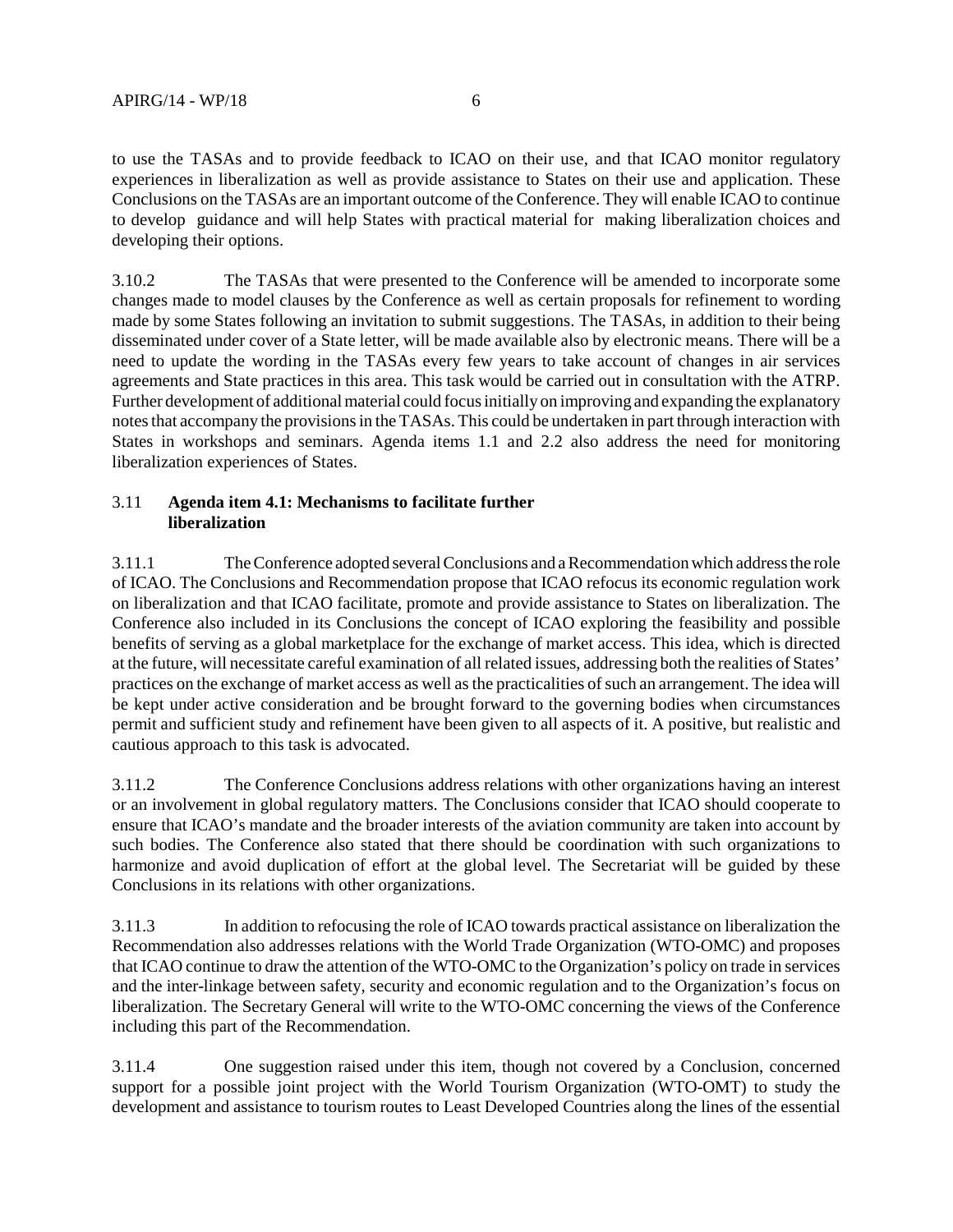service or public route concepts (see paragraph 3.5.2 above). This will be pursued further with the WTO-OMT.

### 3.12 **Agenda item 4.2: Declaration of Global Principles for international air transport**

3.12.1 The Conference adopted by acclamation a *Declaration of Global Principles for the Liberalization of International Air Transport*. The result of intensive work leading up to and during the Conference, the Declaration provides a broad framework of concepts, principles, statements and actions on liberalization in a single package. Most of the actions in it are directed to States. The Declaration contains sections on overall principles, safety and security, participation and sustainability, liberalization, competition and cooperation, and the role of ICAO. It gives ICAO a document to present to the world beyond the aviation sector. In view of its unanimous adoption by States and the rest of the aviation community, as represented at the Conference, and its comprehensive coverage as a declaratory framework, the Declaration should be given wide circulation and promotion by all appropriate means.

## 4. **OVERVIEW OF FOLLOW UP ACTION**

4.1 Through its Conclusions, Recommendations and the Declaration, the Conference identified a number of tasks for the Organization as follow up action. Many of the monitoring tasks involve a continuation of existing work and further development of databases that have already been established. Particular attention will need to be given to the most effective means of disseminating information and greatly increased use of the ICAONET, to which most Contracting States now subscribe, is expected.

4.2 A number of tasks, such as the additional explanatory notes on the aircraft leasing model clause, case studies on liberalization, and ongoing assistance with evolution of the TASAs project will benefit from the assistance of the ATRP.

4.3 As regards general assistance to States on the liberalization process, this will continue to be provided through the normal avenues of missions, correspondence, workshops and seminars. The Secretariat will focus its future seminar work on liberalization experiences and use of the TASAs with smaller groups of States, in keeping with the theme of "how to liberalize" emphasised by the Council when convening the Conference. The role of Regional Offices, and in particular the RO/ATs, through their missions to States and at meetings of regional organizations will be an important element in the follow-up process.

4.4 Two basic documents which will require updating as a consequence of the Conference results are Doc 9587 *Policy and Guidance Material on the Economic Regulation of International Air Transport* and Doc 9626 *Manual on the Regulation of International Air Transport*.

### 5. **SUMMARY**

5.1 The Conference produced a wide-ranging and comprehensive package of results which should help to guide States and ICAO in the liberalization process. Unlike the 1994 Conference, this Conference reached definitive results on nearly all its agenda items and did not request a major programme of further policy and guidance developments. Nonetheless, the Conference recognized that economic regulation of air transport is a rapidly evolving subject area and, given that the cycle of recent air transport conferences has been every 8-10 years, there will likely be specific issues emerging for attention by ICAO